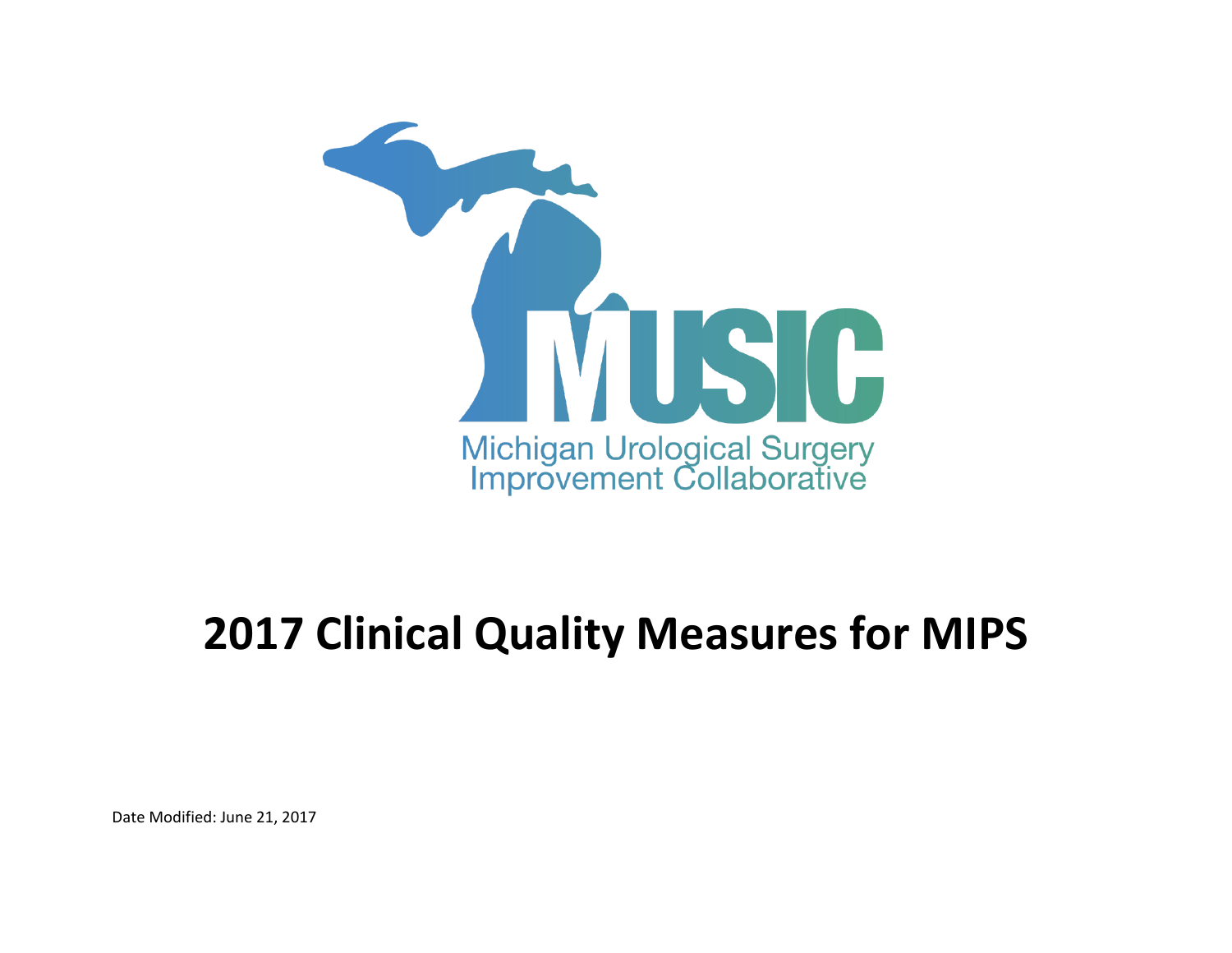| <b>Measure ID</b> | <b>Measure Title</b>                                                                                              | <b>Measure Description</b>                                                                                                                                                                                                                                                                                                                            | <b>NQS Domain</b>                         | <b>Numerator</b>                                                                                                                                                   | <b>Denominator</b>                                                                                                                              | <b>Denominator Exclusions</b>                                                                                                                                                                              | <b>Denominator Exceptions</b>                                                                                                                                             |
|-------------------|-------------------------------------------------------------------------------------------------------------------|-------------------------------------------------------------------------------------------------------------------------------------------------------------------------------------------------------------------------------------------------------------------------------------------------------------------------------------------------------|-------------------------------------------|--------------------------------------------------------------------------------------------------------------------------------------------------------------------|-------------------------------------------------------------------------------------------------------------------------------------------------|------------------------------------------------------------------------------------------------------------------------------------------------------------------------------------------------------------|---------------------------------------------------------------------------------------------------------------------------------------------------------------------------|
| MUSIC1            | Prostate Biopsy Antibiotic<br>Compliance                                                                          | Compliance with AUA best practices for antibiotic<br>prophylaxis for transrectal ultrasound-guided (TRUS)<br>biopsy                                                                                                                                                                                                                                   | <b>Patient Safety</b>                     | # of biopsies where a compliant<br>antibiotic regimen was given                                                                                                    | # of prostate biopsies for<br>patients aged 30 or older                                                                                         | Non-TRUS biopsies; biopsies performed in<br>patients < 30 years of age; biopsies<br>performed in patients that have had prior<br>treatment for prostate cancer                                             | Prostatectomy patients enrolled in MUSIC<br>PRO and that which have a local biopsy are<br>included, as appropriate, regardless if had<br>have had prior treatment for Pca |
| MUSIC2            | Prostate Biopsy:<br><b>Unplanned Hospital</b><br>Admission within 30 Days<br>of TRUS Biopsy                       | Percentage of biopsies where patients aged 30 years and<br>older had an unplanned hospital admission within 30<br>days of biopsy                                                                                                                                                                                                                      | <b>Effective Clinical</b><br>Care         | # of biopsies where a hospital<br>admission resulted within 30 days of<br>the procedure                                                                            | # of prostate biopsies for<br>patients aged 30 or older                                                                                         | Biopsies performed in patients < 30 years<br>of age; biopsies performed in patients that<br>have had prior treatment for prostate<br>cancer                                                                | Prostatectomy patients enrolled in MUSIC<br>PRO and that which have a local biopsy are<br>included, as appropriate, regardless if had<br>have had prior treatment for Pca |
| MUSIC3            | Prostate Cancer:<br>Avoidance of Overuse of<br>CT Scan for Staging Low<br><b>Risk Prostate Cancer</b><br>Patients | Percentage of patients, regardless of age, with a<br>diagnosis of prostate cancer at low risk of recurrence<br>receiving interstitial prostate brachytherapy, OR external<br>beam radiotherapy to the prostate, OR radical<br>prostatectomy, OR cryotherapy who did not have a CT<br>scan performed at any time since diagnosis of prostate<br>cancer | Efficiency and<br><b>Cost Reduction</b>   | # of low risk prostate cancer<br>patients receiving brachytherapy,<br>EBRT, RP, or cryotherapy who did<br>not have a CT scan since diagnosis of<br>prostate cancer | # of low-risk prostate cancer<br>patients 30 years or older<br>receiving brachytherapy,<br>EBRT, RP, or cryotherapy                             | Prostate cancer patients < 30 years of age;<br>prostate cancer patients receiving an<br>alternate form of treatment from those<br>specified; patients that have had prior<br>treatment for prostate cancer | Prostatectomy patients enrolled in MUSIC<br>PRO are included in the registry, as<br>appropriate, regardless if had have had<br>prior treatment for Pca                    |
| MUSIC4            | Prostate Cancer: Active<br>Surveillance/Watchful<br>Waiting for Low Risk<br><b>Prostate Cancer Patients</b>       | Proportion of patients with low-risk prostate cancer<br>receiving active surveillance or watchful waiting                                                                                                                                                                                                                                             | <b>Effective Clinical</b><br>Care         | # of low-risk prostate cancer<br>patients on active surveillance or<br>watchful waiting                                                                            | # of low-risk prostate cancer<br>patients 30 or older                                                                                           | Prostate cancer patients < 30 years of age;<br>patients that have had prior treatment for<br>prostate cancer                                                                                               | Prostatectomy patients enrolled in MUSIC<br>PRO are included in the registry, as<br>appropriate, regardless if had have had<br>prior treatment for Pca                    |
| MUSIC5            | Prostate Cancer: Radical<br>Prostatectomy Cases LOS                                                               | Percentage of radical prostatectomy cases with a length<br>of stay $>$ 2 days                                                                                                                                                                                                                                                                         | <b>Effective Clinical</b><br>Care         | # of patients with a length of stay ><br>2 days after radical prostatectomy                                                                                        | # of patients aged 30 or older<br>who underwent a radical<br>prostatectomy as treatment<br>for prostate cancer                                  | Prostate cancer patients < 30 years of age;<br>patients that have had prior treatment for<br>prostate cancer                                                                                               | Prostatectomy patients enrolled in MUSIC<br>PRO are included in the registry, as<br>appropriate, regardless if had have had<br>prior treatment for Pca                    |
| MUSIC6            | <b>Prostate Cancer:</b><br><b>Unplanned Hospital</b><br><b>Readmission After Radical</b><br>Prostatectomy         | Percentage of patients aged 30 years and older who had<br>an unplanned hospital readmission within 30 days of<br>principal procedure                                                                                                                                                                                                                  | Communication<br>and Care<br>Coordination | # of radical prostatectomies where a<br>hospital admission resulted within<br>30 days of the procedure                                                             | # of radical prostatectomies<br>for patients aged 30 or older                                                                                   | Prostatectomies performed in patients < 30<br>years of age; patients that have had prior<br>treatment for prostate cancer                                                                                  | Prostatectomy patients enrolled in MUSIC<br>PRO are included in the registry, as<br>appropriate, regardless if had have had<br>prior treatment for Pca                    |
| MUSIC9            | Prostate Biopsy: Repeat<br>Biopsy for Patients with<br><b>Atypical Small Acinar</b><br>Proliferation (ASAP)       | Proportion of patients undergoing a repeat prostate<br>biopsy within 12 months of their initial biopsy in the<br>registry as a result of a finding of atypical small acinar<br>proliferation (ASAP) as per the NCCN guidelines                                                                                                                        | <b>Effective Clinical</b><br>Care         | # of patients undergoing a repeat<br>prostate biopsy as a result of a<br>finding of ASAP on their initial<br>biopsy                                                | # of patients aged 30 or older<br>that had a finding of ASAP on<br>their initial prostate biopsy                                                | Patients < 30 years of age; patients that<br>have had prior treatment for prostate<br>cancer                                                                                                               | Prostatectomy patients enrolled in MUSIC<br>PRO and that which have a local biopsy are<br>included, as appropriate, regardless if had<br>have had prior treatment for Pca |
| MUSIC10           | Prostate Cancer:<br><b>Confirmation Testing in</b><br>low risk AS eligible patients                               | Percentage of low risk patients that are eligible for active<br>surveillance who receive confirmation testing within 6<br>months of diagnosis                                                                                                                                                                                                         | <b>Effective Clinical</b><br>Care         | # of patients that underwent a<br>second biopsy, MRI, or genomics<br>test within 6 months after date of<br>diagnosis (positive biopsy date)                        | # of patients aged 30 or older<br>with new diagnosis of low and<br>low-intermediate prostate<br>cancer (Gleason 6 or low<br>volume Gleason 3+4) | Prostate cancer patients < 30 years of age;<br>Patients that have had prior treatment for<br>prostate cancer; Patients on watchful<br>waiting                                                              | N/A                                                                                                                                                                       |
| MUSIC11           | Prostate Cancer: Follow-Up<br>Testing for patients on<br>active surveillance for at<br>least 30 months            | Percentage of patients on active surveillance that have ≥<br>2 tumor burden reassessments and 3 PSA tests in first 30<br>months since diagnosis                                                                                                                                                                                                       | <b>Effective Clinical</b><br>Care         | # of patients on active surveillance<br>that have $\geq 2$ tumor burden<br>reassessments and 3 PSA tests in<br>first 30 months since diagnosis                     | # of patients aged 30 or older<br>with new diagnosis of low and<br>low-intermediate prostate<br>cancer (Gleason 6 or low<br>volume Gleason 3+4) | Prostate cancer patients < 30 years of age;<br>Patients that have had prior treatment for<br>prostate cancer                                                                                               | N/A                                                                                                                                                                       |